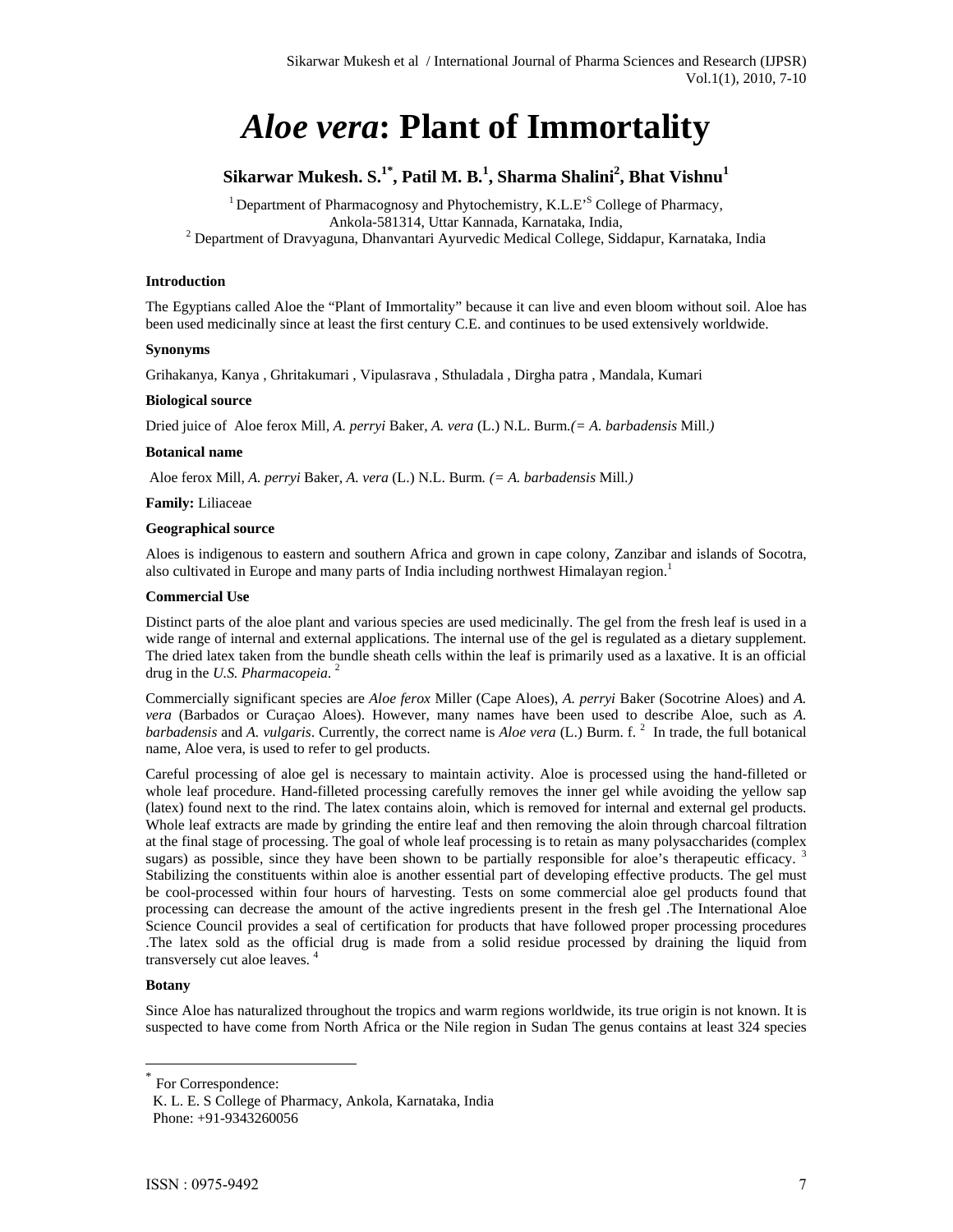of herbs, shrubs, and trees, primarily African, with some in Madagascar and the Arabian Peninsula. Aloe is a perennial, with 15 to 30 fleshy leaves up to 0.5 m long and 8 to 10 cm across at the base. Saw-like teeth mark the margins of the leaves.<sup>5</sup>

## **History**

Aloe has played a significant medicinal role for thousands of years. Egyptians, Assyrians, and Mediterranean peoples used the dried latex primarily, but also the gel. In Egypt, aloe was called "the plant of immortality" and was given as an offering at the funerals of pharaohs and used in the baths of Egyptian queens Nefertiti and Cleopatra. According to the Roman scholar, Pliny, the plant was also used for embalming. Alexander the Great conquered Socotra Island, reportedly at the request of Aristotle, just to obtain aloe. In the first century C.E., the Greek physician Dioscorides used aloe for mouth infections, sores, wounds and as a purgative. In the10th century, aloe was used in England and during the 17th century, records show that the East India Company frequently purchased aloe from the king of Socotra. Today, Egyptians still hang an aloe plant over the door of a new house to provide a long and fruitful life for its occupants. In India the whole leaves, exudate, and fresh gel aloe are used as a cathartic, stomachic, emmenagogue, and anthelmintic. In China, Mexico, and the West Indies, it has become a common household remedy for a variety of uses. Until the 1930s in the U.S., the primary commercial use of aloe was the dried latex as a laxative.<sup>5</sup>

#### **Modern Use**

In preliminary human clinical studies, the gel has shown significant results in the treatment of asthma, peptic ulcers, and diabetes mellitus. <sup>2</sup> The gel has been sold in the health food market as a tonic, as well as for "supporting the immune system" and "supporting healthy breathing". Externally, the gel has been used in many ways: cosmetics, dermabrasion, wound-healing, and psoriasis. In cosmetics, the gel is added to moisturizers, cleansers, shampoos, suntan lotions, and sunburn treatments. <sup>6</sup>

The drug derived from aloe latex is part of one of the strongest anthraquinone groups that function as stimulant laxatives. The latex is officially approved as a laxative in the U.S., England, and Germany. The German Commission E recommends the use of aloe for occasional constipation and for conditions that require a soft stool, such as anal fissures, hemorrhoids, and after rectal or anal surgery.<sup>7</sup> Externally, the latex is used like the gel and as a soothing agent in treating burns and mild cuts. <sup>8</sup>

#### **Chemistry**

#### *Gel*

The primary constituents of the gel are polysaccharides and water. Acemannan, a fraction obtained from the gel, may be related to the reported wound healing, antiviral and immune-stimulating activities of aloe. Other constituents include lipids, amino acids, enzymes, and sterols <sup>6</sup>.

 The internal use of the gel is approved by the FDA only as a "dietary supplement." Manufacturers cannot claim that their products can cure, treat, or prevent any disease.

The external use of the gel is approved by the FDA only as a cosmetic ingredient.

#### *Latex*

The main active constituents of the latex are anthraquinones, including the hydroxyanthracene derivatives 25-40 percent aloins A and B, barbaloin, isobarbaloin, and emodin <sup>8</sup>. A. *perryi* contains approximately 25 to 28 percent aloin and *A. ferox* approximately 10 percent. Also included are 3 to 4 percent 7-hydroxyaloins A and B, aloeemodin, resins, aloesin and its aglycone aloesone, chromone derivatives and chrysophanol<sup>4</sup>.

#### **Animal Studies**

Aloe gel has demonstrated wound healing, anti-inflammatory, antiviral, spermicidal, and gastroprotective properties. 3,9

It has also shown immune-stimulating and cholesterol-lowering activity. 10

Aloe gel is thought to speed recovery from wounds by enhancing the activity of macrophages and fibroblasts. A recent study showed aloe to be more effective than conventional treatments for burns, frostbite, and intra-arterial damage from intravenous drug abuse, as well as tissue injuries from electrical shocks. Aloe gel also helped speed the rate of wound closure and the resistance of the healed wound to tearing. Its wound-healing activity has been partially attributed to the polysaccharide, mannose-6-phosphate.<sup>3</sup>

It has been suggested that aloe works as an anti-inflammatory when used topically and when taken orally. An animal study examined the anti-inflammatory activity of extracts derived from aloe gel. The researchers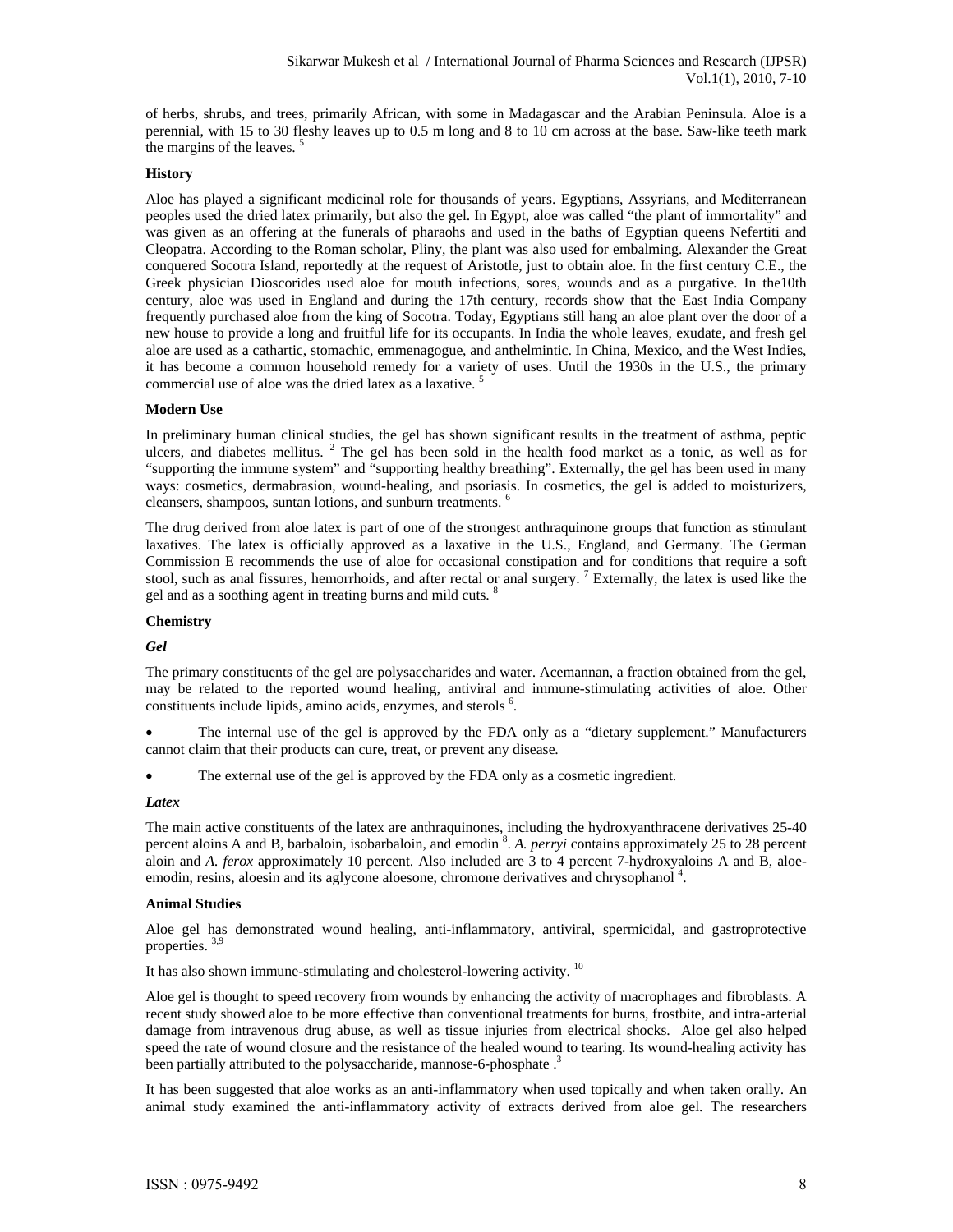concluded that the action may be due to inhibition of the arachidonic acid pathway through cyclooxygenase. Another study inhibited edema in mice by 37 percent and attributed the activity to the sterol compounds in aloe, especially lupeol. 3,9 3,93,9

Antiviral activity was shown in an in vitro study using a purified extract from the gel of *Aloe barbadensis*. The main activity against cytomegalovirus was shown 12-36 hours after infection. An in vitro study using zinc acetate and lyophilized *Aloe barbadensis* (7.5 and 10 percent) demonstrated an antiviral and spermicidal effect. The authors concluded that it might be useful as a contraceptive, especially significant in preventing the transmission of HIV. Spermicidal activity from Aloe was thought to be due to microelements (boron, barium, calcium, chromium, copper, iron, potassium, magnesium, manganese, phosphorus, and zinc) that immobilize the tails of sperm without causing vaginal irritation.

Gastroprotective properties were shown in several animal studies. When aloe gel was administered to rats prior to ulcer-inducing stress, the number of ulcers decreased by 80 percent. After developing ulcers, the animals given aloe gel recovered three times faster than the control animals. Another animal study demonstrated similar results. The triterpenoids contained in aloe were found to protect against the formation of gastric ulcers. <sup>10</sup>

Research on immune stimulation in mice has indicated that acemannan, a polysaccharide within aloe, has demonstrated dose-dependent macrophage activation. When given orally to animals, mannans have also been shown to inhibit cholesterol absorption and lower cholesterol.

The pharmacological difference between aloe gel and aloe latex is that the gel does not contain any anthraquinone compounds and does not, therefore, exert any laxative action. Anthraquinones induce secretion of water and electrolytes into the lumen of the gut and inhibit the absorption of electrolytes and water by the colon. This action in turn activates peristalsis <sup>6,8</sup>. Aloe-emodin, a degradation product of B-glycosides in the colon, is the laxative metabolite <sup>6</sup>. Animal studies have found that aloe-emodin and an alcoholic extract of aloe possess antitumor and anticancer activity. In vitro research has reported that aloctin A could induce cells cytotoxic to syngenic and allogenic tumor. However, the National Cancer Institute is no longer studying the latex as an anticancer treatment.

## **Recent Human Clinical Studies**

Clinical studies have focused upon the external use of aloe gel for wound healing and psoriasis. In a study that compared aloe to polyethylene oxide gel dressing in the treatment of patients with dermabrasion (surgery to remove tattoos, acne, scars, and wrinkles), aloe accelerated healing by 72 hours. The wounds of patients recovering from burns, frostbite, and intra-arterial drug abuse healed faster, had less tissue loss or morbidity, and fewer complications than those patients treated with conventional methods. Seven percent of the frostbite patients treated with aloe required amputation, compared with 32 percent in the nontreatment group. In another study, aloe also was shown to assist patients recovering from wounds associated with frostbite. One study contradicted these results by showing a delay of 30 days in the healing of wounds on patients treated with aloe gel. A double blind, placebo-controlled study examined the effect of aloe extract (0.5 percent in a hydrophilic cream) for 60 psoriasis vulgaris patients, aged 18 to 50 years. The aloe cream cured 25 out of 30 patients compared to a placebo rate of 2 out of 30. The authors concluded it was a safe alternative treatment for treating psoriasis. <sup>10</sup>

The internal use of the gel has been studied for treating asthma, peptic ulcers, and diabetes mellitus. A clinical study found that a fraction of aloe extract enhanced phagocytosis (causing the elimination of bacteria and dust particles) in adult bronchial asthma. Another study examined the effect of aloe on the blood sugar levels of 50 men and 22 women with a diabetic curve on glucose tolerance tests. By week two, cholesterol levels were unchanged, but changes to blood sugar levels and triglyceride levels were statistically significant. A small study of 12 peptic ulcer patients reported positive results from treatment with aloe. The results were attributed to the inhibition of hydrochloric acid secretion, coacervation of pepsin and general detoxification  $.67$ 

## **Safety**

Aloe vera gel should not be used externally after laparotomy or caesarean delivery because it may delay wound healing. Drug aloe should not be taken for more than 10 days. It should not be used by pregnant or lactating women and is contraindicated in the following conditions: intestinalobstruction or inflammation (e.g., appendicitis, colitis, Crohn's disease, irritable bowel syndrome, etc.), abdominal pain of unknown origin, hemorrhoids, kidney dysfunction, menstruation, and in children less than 12 years old.<sup>10</sup>

## **U.S. Regulatory Status:**

*Internal-*approved for use as a dietary supplement with "structure/function" claims allowed as long as they do not claim to diagnose, cure, treat or prevent any disease and carry a disclaimer on the product label to this effect.